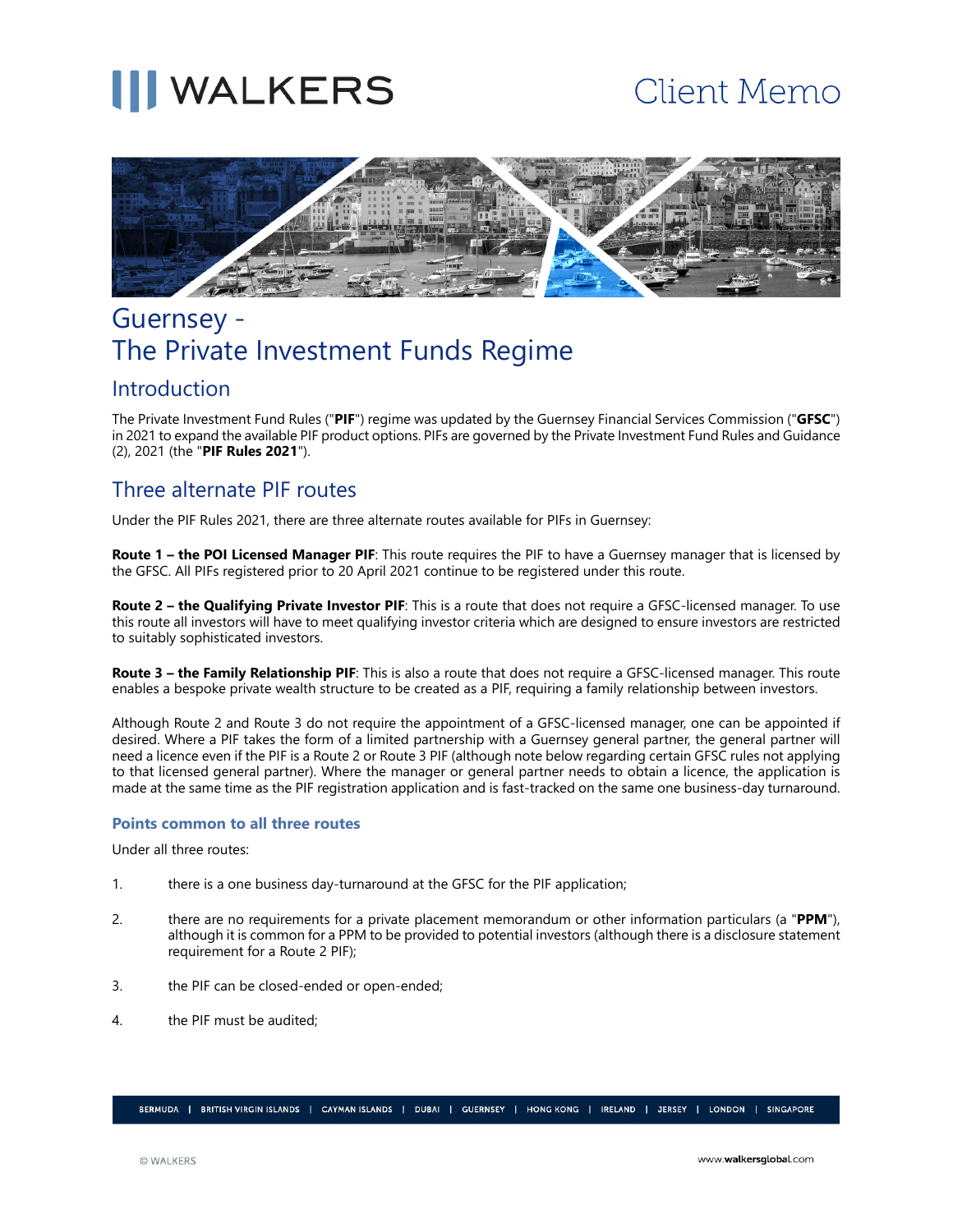- 5. where the Guernsey manager/general partner is licensed it is not subject to certain GFSC rules and requirements which typically apply to licensed managers, including rules relating to capital adequacy and conduct of business, as well as the requirement to be audited;
- 6. conflict of interest requirements apply to the directors of the PIF manager, the directors of PIF (where the PIF is a company), the directors of the general partner of the PIF (where the PIF is a limited partnership) and the directors of the corporate trustee (where the PIF is a unit trust); and
- 7. where the manager/general partner is applying for a licence it must provide a completed business risk assessment.

#### **Points unique to each route**

#### **Route 1 – the POI Licensed Manager PIF**

The PIF must have a GFSC - licensed manager in Guernsey and the application to the GFSC for the licence is made at the same time as the application to register the PIF.

As part of the PIF application, the PIF manager must provide the GFSC with declarations on the ability of the investors to sustain any losses on their investment in the PIF.

A Route 1 PIF retains the investor cap of 50 legal or natural persons holding an ultimate economic interest in the PIF, although where the investment is made by an investment manager acting as agent for a wider group of stakeholders that manager is treated as one investor for these purposes. There is no cap on the number of potential investors that the PIF can be marketed to.

In addition to the cap of 50 investors, there is a "rolling cap" of 30 investors being admitted in the previous 12 months, although this does not apply for the first 12 months commencing on the date of the admission of the first investor.

#### **Route 2 – the Qualifying Private Investor PIF**

A Route 2 PIF is only open to "Qualifying Private Investors" ("**QPIs**"), who are able to evaluate and bear the risks and strategy of investing in the PIF. QPIs are either a "Professional Investor", an "Experienced Investor" or a "Knowledgeable Employee".

As part of the PIF application, the PIF's administrator must provide the GFSC with a declaration that effective procedures are in place to ensure restriction of the scheme to QPIs.

A Route 2 PIF has an investor cap of 50 legal or natural persons holding an ultimate economic interest in the PIF, and where the investment is made by an investment manager acting as agent for a wider group of stakeholders that manager is not treated as one investor for these purposes and is looked through for the purposes of the cap. There is a cap of 200 on the number of potential QPIs that can be offered the opportunity to invest in the PIF.

Although there is no PPM requirement, investors must be provided with and acknowledge a disclosure statement covering (at a minimum) risk disclosures, regulatory status of PIF and investor suitability.

A Route 2 PIF that has no separate manager will be a "self-managed fund" for economic substance purposes and will be subject to economic substance requirements in Guernsey.

#### **Route 3 – the Family Relationship PIF**

A Route 3 PIF is only open to investors who either share a family relationship or are an "eligible employee" of the family in question. The PIF cannot be marketed outside the family group.

As part of the PIF application, the PIF's administrator must provide the GFSC with a declaration that effective procedures are in place to ensure that all investors fulfil the family requirement.

BERMUDA | BRITISH VIRGIN ISLANDS | CAYMAN ISLANDS | DUBAI | GUERNSEY | HONG-KONG | IRELAND | JERSEY | LONDON | SINGAPORE